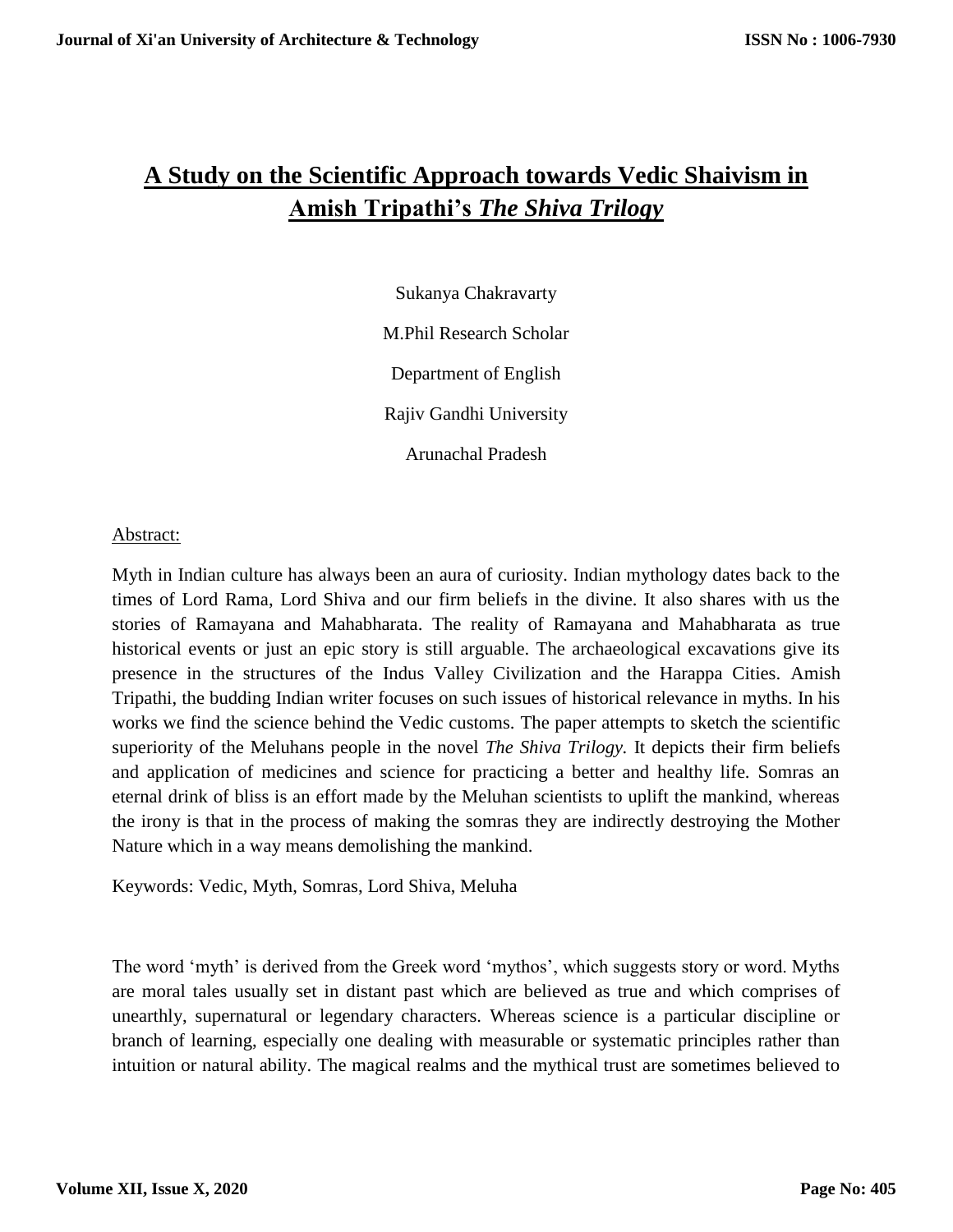be true in the veil of superstitions. Every logic or occurrence of any event cannot be a mystery. Scientific logic and experiment is the key to these enigmatic reflections.

Amish Tripathi is an Indian columnist and new generation author known especially for his novels *The Immortals of Meluha, The Secret of the Nagas, The Oath of the Vayuputras, Ram; Scion of Ishkvaku, Sita: Warrior of Mithila* and *Raavan: Enemy of Aryavarta.* His novels are fastest-selling book series in Indian publishing history. The writer experiments with myth which is something new in popular Indian writing. Amish Tripathi re-narrates the story of Lord Shiva, one of the Hindu Trinity for *Shiva Trilogy*. His *Shiva Trilogy* is a blend with history, science and myth. He is an author of the new era of retelling Indian history or mythology in a contemporary modern context.

Amish Tripathi's remarkable novels in *Shiva Trilogy,* which include *The Immortals of Meluha, The Secret of the Nagas* and *The Oath of the Vayuputras,* shares the same plot structure woven into the mystery stricken fusion of mythology with science. It dates back to the times of the tales of Lord Shiva and Sati. The novels incorporate the ideas of scientific application of nature and its elements in medicinal use during or before 1900BC. It portrays the medicinal usefulness to cure a wound or disease. During that time of history, the well-constructed houses and buildings makes a mark. The health and hygiene of the people of the Meluhas are noteworthy. The technological advances and the war techniques used by the Meluhans are very significant. The scientific approaches made by the people for the upliftment of the Meluhans are noted in the novels. Amish Tripathi deconstructs the character of the mythical Lord Shiva to a powerful human warrior. The jolly and fun-loving nature of the warrior Shiva attracts the readers. Amish Tripathi's *The Shiva Trilogy* includes various instances of the use of medicine and herbs. It also shows instances of chemical reactions as a result of the reaction of different elements.

My paper aims at the scientific study and approaches to myth. For example, when Shiva, the protagonist of the novels consumes the 'somras', his throat turns blue. The chemical reactions, and the properties present in the 'somras' results in the change of the colour of Shiva's neck. The novel also dwells with different other aspects of scientific experiments and its uses by the Meluhans.

The term "popular culture" is coined in the  $19<sup>th</sup>$  century. The abbreviated form "pop" for popular, as in pop music, dates from the late 1950s. Pop is specific of something containing qualities of mass appeal, while "popular" refers to what has gained popularity; regardless of its style. Popular culture is constantly evolving and occurs uniquely in [place](https://en.wikipedia.org/wiki/Cultural_heritage_tourism) and [time.](https://en.wikipedia.org/wiki/Contemporary_history) It represents a complex of mutually interdependent perspectives and values that influence society and its institutions in various ways. For example, certain currents of pop culture may originate from a [subculture,](https://en.wikipedia.org/wiki/Subculture) representing perspectives with which the [mainstream](https://en.wikipedia.org/wiki/Mainstream) popular culture has only limited familiarity. Items of popular culture most typically appeal to a broad spectrum of the public. Important contemporary contributions for understanding what popular culture means have been given by the [German](https://en.wikipedia.org/wiki/Germany) researcher [Ronald Daus.](https://en.wikipedia.org/wiki/Ronald_Daus) Popular culture also called pop culture is generally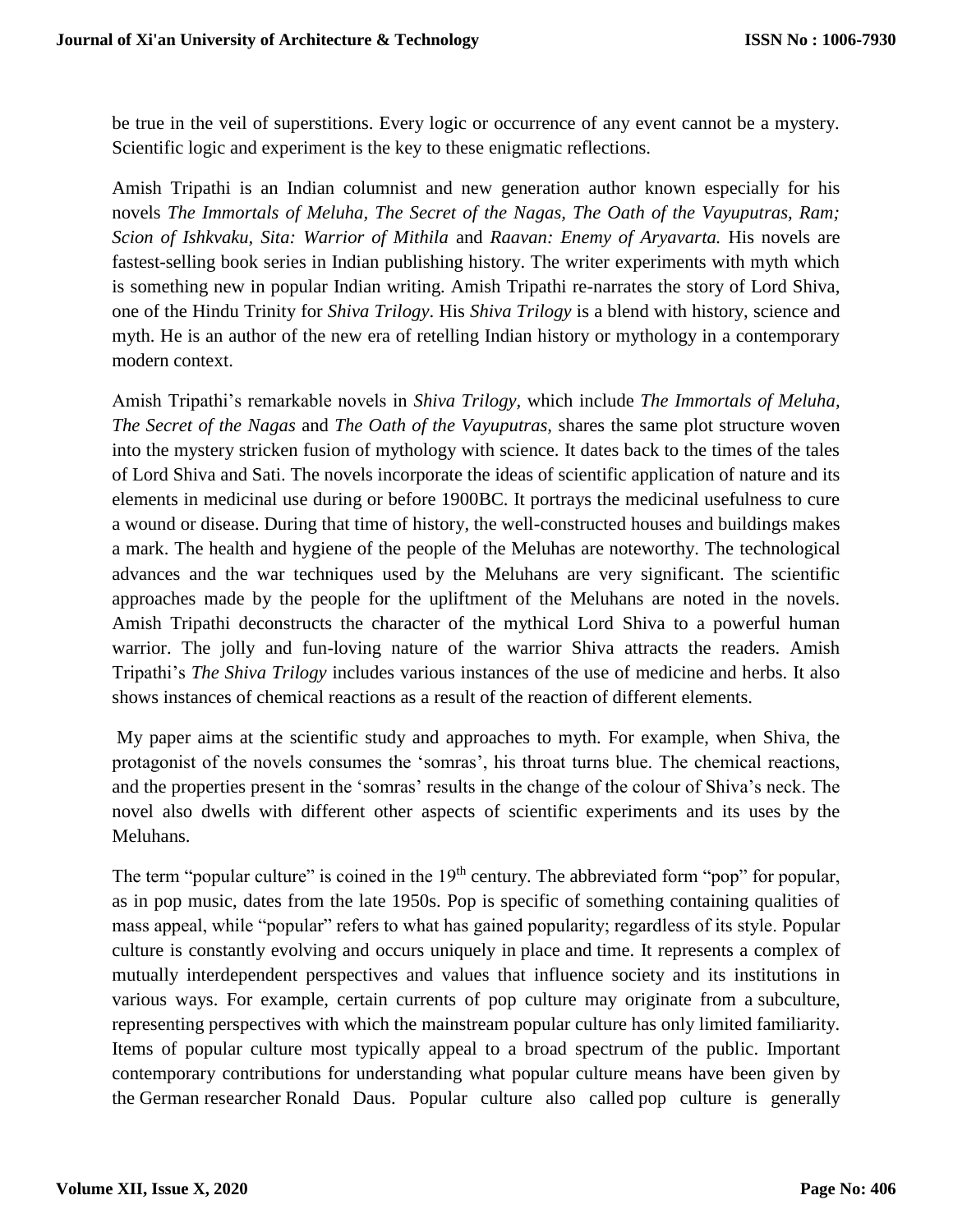recognized by members of a society as a set of the [practices,](https://en.wikipedia.org/wiki/Cultural_practice) [beliefs](https://en.wikipedia.org/wiki/Opinion) and [objects](https://en.wikipedia.org/wiki/Cultural_objects) that are dominant in a [society](https://en.wikipedia.org/wiki/Society) at a given point in time. Popular culture also encompasses the activities and feelings produced as a result of interaction with these dominant objects. Heavily influence in lives of people in a given society. Therefore, popular culture has a way of influencing an individual's [attitudes](https://en.wikipedia.org/wiki/Attitude_(psychology)) towards certain topics. Amish Tripathi, the contemporary writer's writings are bestsellers and much popular to the readers. We find in his works the ability to influence individual's attitude especially towards myth. His writings are not at all trivial but are highly researched sci-fi works added with thriller and mystery. In his works he has used graphical representations to enhance his theory and researched idea in the works.

According to Oxford Dictionary, "myth is a traditional story, especially one concerning the early history of the history of the people or the explaining a natural or social phenomenon and typically involving supernatural being or phenomenon". Amish Tripathi has used stories from the mythical past of Hindu mythology and gave a new touch to it in his *Shiva Trilogy*. In my research paper I attempt to analyze the myth in Amish Tripathi's novel in the contemporary scenario. I shall also attempt to justify the scientific approach to nature in myth. History is linked with myth. Archaeological excavations have shown the presence of several locations which were some specific mark places of the mythical era. For example marine archaeological explorations of Dwarka, the birthplace of Lord Krishna have found stones structures below the Gulf of Bay. The traces of Kurushetra, where the eighteen days fight between the Kauravs and the Pandavas took place are located in the maps of India. We cannot detest history from myth. The *Shiva Trilogy* consists of *The Immortals Of Meluha, The Secret of the Nagas* and *The Oath of the Vayuputras.* The first novel introduces the readers to all the main characters of the novels, about 'somras', history and about the ancient culture. The second novel talks on large about good and evil, Shiva comes to know what evil is. The third novel contains some philosophical concepts from the Gita and the Upanishads like Karma and Rebirth.

The paper attempts to sketch the science and logic behind the mythical beliefs in the first novel from the *Shiva Trilogy*, *The Immortals Of Meluha.* It analyzes the aspects of physical science and their effects in human life both in the context of myth and in *The Shiva Trilogy.* The word 'Immortal' means living forever, not susceptible to death. So, the title itself suggests the immortality and healthy living people of the Meluha, and they pursue for it through scientific practice.

In *the Shiva Trilogy,* where the place Meluha, the empire of the king Daksha flourished, is rich in its culture and heritage. Meluha is the place of the Suryavanshis, where 'somras' is prepared for them. In *The Shiva Trilogy*, the mythical place Meluha has a reference to history. Meluha is the Sumerian name of the Indus Valley Civilization. Early texts indicate that Meluha is to the east, suggesting that it is either the Indus Valley or India. In this book, the writer describes terrain and landscapes that resemble the Indus Valley. Thus, Meluha, as depicted in *The Immortals Of Meluha*, is a state or an empire which corresponds in resemblance and location with the northwestern part of contemporary India and some parts of modern day Pakistan. To the east lies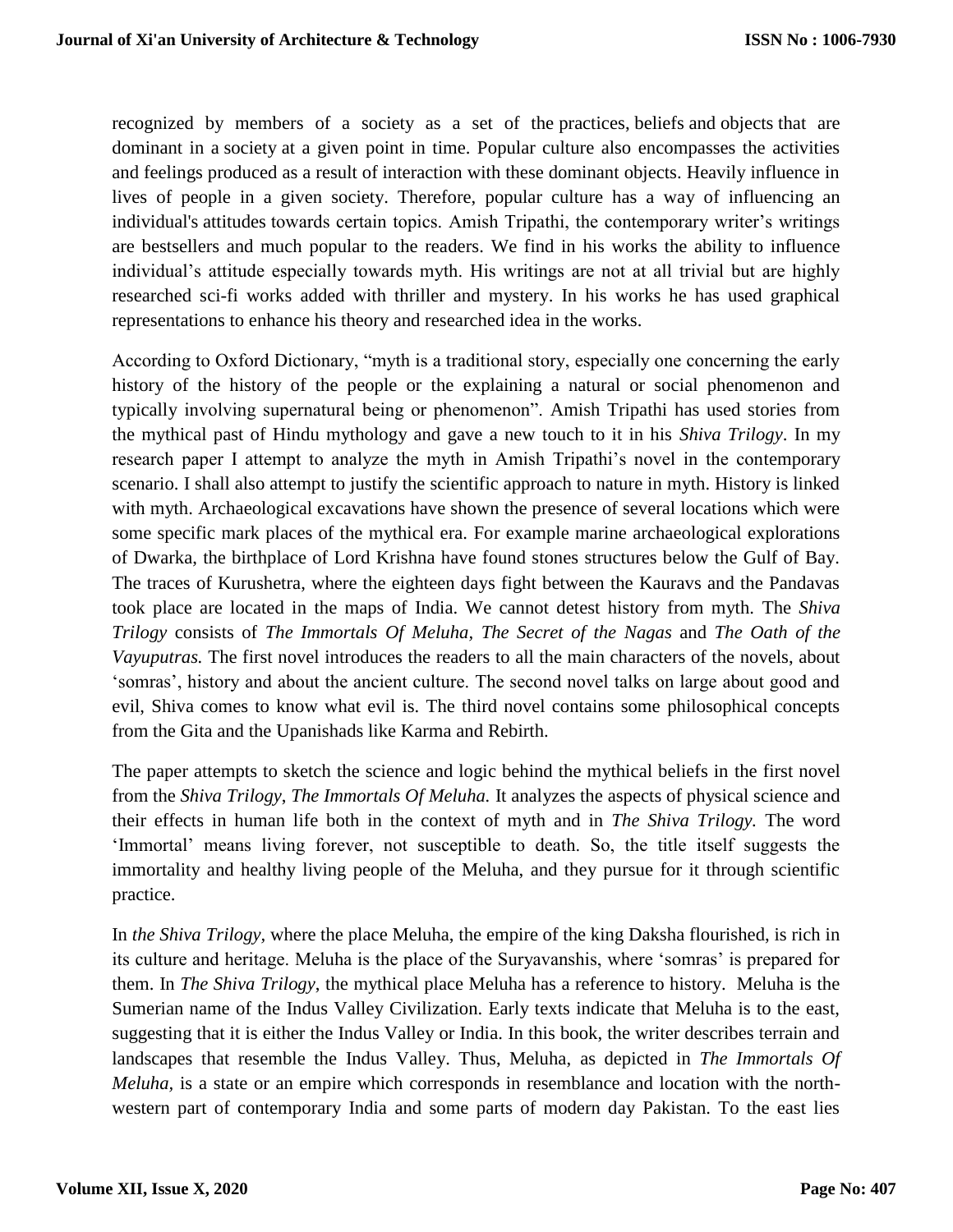Swadeep and to the south lies the vast territory and Panchvati and Dandak forest. The writer also reproduces a thorough map for the setting of his novel to provide some historical orientation of the work. It is an inevitable truth that man is mortal. But in *The Immortals Of Meluha,* the Meluhans accessed that potion of drink or medicine, which blesses a person the longevity of life. In this novel, the King of the Meluha Empire 'Daksha' looked merely as a thirty year old man. Daksha's daughter Sati, with who Shiva was immensely in love with was eighty five years of age.

In our present world, we accept this immortality as fables or stories. But, our rich Indian culture and heritage share stories of Rishi-Munis (philosophers) living a healthy long life. In *Shiva Trilogy* we find Immortality is the essence and quest of live. Suryavanshis, the citizens of the Meluha are blessed with the heavenly drink 'somras'. Lord Brahma has used components from the Saraswati River and the Sanjeevani leaves to make the compound. The secret of the 'somras' is known by a few intellectuals of the Mount Mandar. Scientist Brahaspati is the chief in making the compound 'somras'. 'Somras' blesses one with long life and healthy body. Chandravanshis, the descendants of Moon God, wants to consume the blissful drink 'somras'. They are unaware about the preparation method of the drink and thus rising into a battle against the Suryavanshis. The novel depicts the war between the Suryavanshis and the Chandravanshis for 'Somras' which is similar to the mythical story of war between the Gods and the Demons for 'Amrit'. Amish Tripathi through his novel tries to show how even today we fight among ourselves for something which may not be ours. And if we do not get it, we try to destroy it. The contemporary story is parallel to the story of 'somras' which came to the access of the Gods after the churning of the sea.

'Somras' is the divine drink of immortality and can also be called as the blissful medicinal proportion which enhances life. In the novel *The Immortals Of Meluha* the power of the drink is emphasized. The novel accounts the telling of Brahaspati, the scientist of Mount Mandar in Meluha, the existence of Somras to Shiva. The scientist says that "Before understanding how the medicine slows down the ageing process dramatically, we have to understand what keeps us alive".

The fundamental thing that no one can live without is energy, when we walk, talk, think, in fact when we do anything that can be called being alive, we use energy. That similar concept in Hindu mythology is called 'shakti'. Our body needs energy for our survival. The food we eat stores energy, which we can then expand. That is why we feel weak when we do not eat. The conversion of the food into energy is performed by the air we breathe. The air has various gases in it, one of these gases is called oxygen, which reacts with our food and releases energy. If we do not get energy, our body would be starved of energy and we would die. The medicinal drink 'somras' has the property to make us young for our lifetime. The thing that keeps us alive is also which causes us to age and eventually die. When oxygen reacts with our food in order to release energy, it also releases free components called oxidants. These oxidants are toxic. For example, when we leave any fruit out and it deteriorates, this is because it has been 'oxidized' or the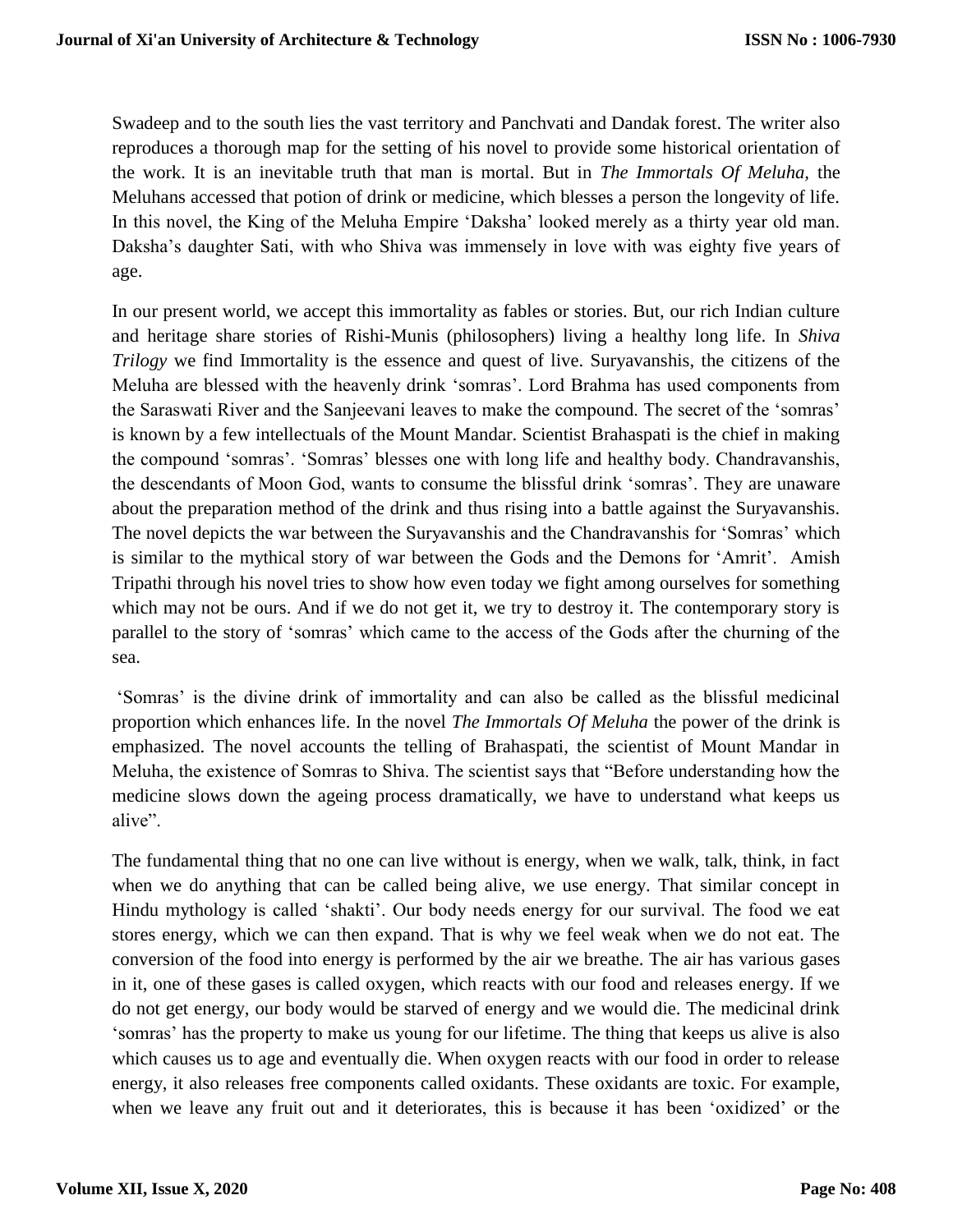oxidants have reacted with it to make it rot. A similar 'oxidizing process' causes metals like iron to corrode. The same thing happens to us when we breathe in oxygen. The oxygen helps convert the food we eat into energy. It also causes the release of oxidants into our body which start reacting inside us. We rust from the inside and hence age and eventually die. The body tries to store everything that we need from the outside world in order to survive. It stores enough food to survive for a few days without it. It stocks upon water so that a few days of thirst do not kill us. On the other hand, the body does not store much oxygen, the most crucial component of staying alive, to last for more than just a few minutes. The only reason is that despite being an important component, oxygen is also a poison. Hence, it is dangerous to store. 'somras' is believed to have medicinal properties. When this medicine is consumed, it reacts with the oxidants, absorbs them and then expels them from the body as sweat or urine. Due to the 'somras' there are no oxidants left in the body, which results in the long live of the individual. Some ingredients of the 'somras', as marked by Amish Tripathi in the novel is Sanjeevani Tree, and water from the Saraswati River.

Hindu Mythology shares the story of Samudra Manthan. During the time of the churning of the sea (Samudra Manthan), a poison came in force. Shiva swallowed the poison to save the lives of many. The fatal poison resulted in the colour blue of the neck. The spot became the special ornament of the mighty soul. The poison is concentrated with the elements of scorpions, snakes and the impure oceanic water. In the novel *The Immortals Of Meluha,* Amish Tripathi retells an another story of an young boy Shiva. In the novel, the reason of Shiva's blue neck is quite different. When Shiva was a child, his uncle Manobhu gave him a medicine. When King Daksha invited Shiva and his Gunas tribe through Nandi, they accepted the proposal and came to Meluha. The 'somras' is given to them by the Doctor Ayurvati. The reaction of both the medicine turned his neck blue.

The 'somras' is assumed to contain components like the Sanjeevani Tree leaves and water from the River Saraswati. The 'somras' with the presence of leafy ingredient behaves as a starch. The starch iodine test is used to test the presence of starch. Starch turns into an intense "blue-black" colour upon addition of aqueous solutions of the triiodide anion, due the formation of an intermolecular charge-transfer complex. The medicine given by Shiva's uncle may include the components of triiodide anion which consists of salt or iodine atoms. Thus, due to the intermixing of starch (somras) and salt (medicine), the neck of Shiva turned blue. The present story of the novel has mythical implications. It depicts the search or quest for immortality. In the contemporary scenario, people too strive for long lives or immortality. The mythical story of the churning of the sea runs parallel to the churning of the river Saraswati. The water of only river Saraswati can serve the purpose of making the somras. The 'somras', if it would have been passed to the demons, could have devasted the world. Lord Shiva delightfully consumes the poison to save the world. In the present scenario, the protagonist Shiva, a simple young man is portrayed as a savior of the Meluhas. Like Lord Shiva, the almighty, the protagonist's neck too turns blue. Both the Shiva's served the purpose to save the mankind.